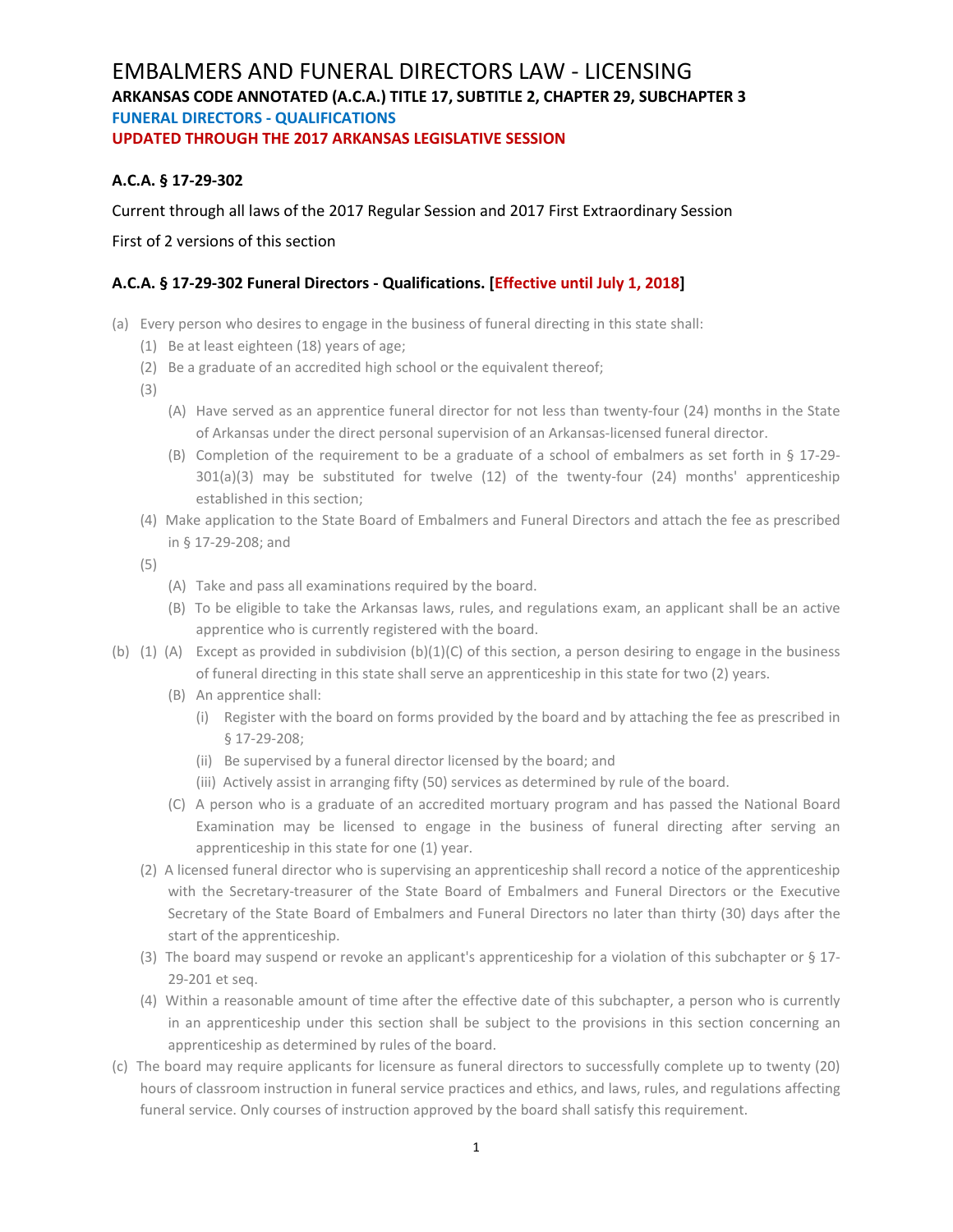### EMBALMERS AND FUNERAL DIRECTORS LAW - LICENSING **ARKANSAS CODE ANNOTATED (A.C.A.) TITLE 17, SUBTITLE 2, CHAPTER 29, SUBCHAPTER 3 FUNERAL DIRECTORS - QUALIFICATIONS UPDATED THROUGH THE 2017 ARKANSAS LEGISLATIVE SESSION**

HISTORY: Acts 1983, No. 325, §§ 4, 5; A.S.A. 1947, §§ 71-904, 71-905; Acts 1989, No. 106, § 4; 1999, No. 1138, § 3; 2003, No. 367, § 2; 2015, No. 1095, §§ 16, 17.

Arkansas Code of 1987 Annotated Official Edition © 2018 by the State of Arkansas All rights reserved.

#### **A.C.A. § 17-29-302**

Current through all laws of the 2017 Regular Session and 2017 First Extraordinary Session

Second of 2 versions of this section

#### **A.C.A. § 17-29-302 Funeral Directors - Qualifications. [Effective July 1, 2018]**

- (a) A person who desires to engage in the business of funeral directing in this state shall:
	- (1) Be at least eighteen (18) years of age;
	- (2) Be a graduate of an accredited high school or the equivalent thereof;
	- (3)
		- (A) Have served as an apprentice funeral director for not less than eighteen (18) months in the State of Arkansas under the direct personal supervision of an Arkansas-licensed funeral director.
		- (B) Completion of the requirement to be a graduate of a school of embalmers as set forth in § 17-29- 301(a)(3) may be substituted for six (6) of the eighteen (18) months' apprenticeship established in this section;
	- (4) Make application to the State Board of Embalmers, Funeral Directors, Cemeteries, and Burial Services and attach the fee;
	- (5)
		- (A) Take and pass all examinations approved and required by the board.
		- (B) To be eligible to take the examination under subdivision (a)(5)(A) of this section, an applicant shall be an active apprentice who is currently registered with the board; and
	- (6)
		- (A) Undergo and pass a criminal background check conducted by the Department of Arkansas State Police.
		- (B) The board may charge and collect a processing fee in an amount necessary to recover the cost imposed by the department for the criminal background check under subdivision  $(a)(6)(A)$  of this section.
- (b) (1) (A) A person desiring to engage in the business of funeral directing in this state shall serve an apprenticeship in this state for at least eighteen (18) months.
	- (B) An apprentice shall:
		- (i) Register with the board on forms provided by the board and by attaching the fee as prescribed by the board;
		- (ii) Upon registration with the board, be supervised by a funeral director licensed by the board;
		- (iii) Actively assist in arranging fifty (50) services as determined by rule of the board; and
		- (iv)
- (a) By the tenth day of the following month, file with the board individual case reports of services arranged by the apprentice.
- (b) A case report under subdivision  $(b)(1)(B)(iv)(a)$  of this section shall be signed by the apprentice and the licensed funeral director under whose supervision the work was performed.